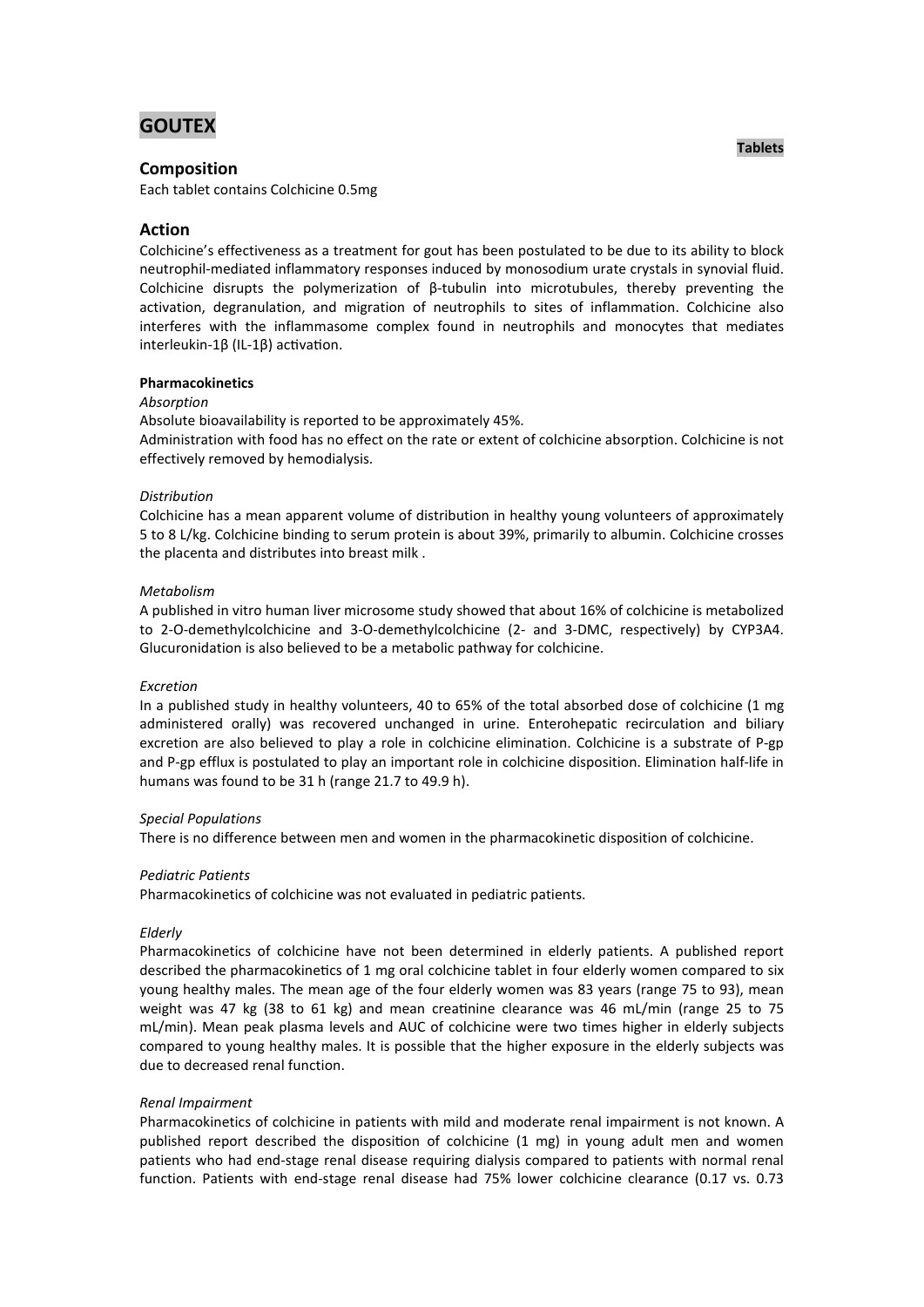L/hr/kg) and prolonged plasma elimination half-life (18.8 hrs vs. 4.4 hrs) as compared to subjects with normal renal function.

#### *Hepatic Impairment*

Published reports on the pharmacokinetics of intravenous colchicine in patients with severe chronic liver disease, as well as those with alcoholic or primary biliary cirrhosis, and normal renal function suggest wide inter-patient variability. In some subjects with mild to moderate cirrhosis, the clearance of colchicine is significantly reduced and plasma half-life prolonged compared to healthy subjects. In subjects with primary biliary cirrhosis, no consistent trends were noted. No pharmacokinetic data are available for patients with severe hepatic impairment (Child-Pugh C).

#### **Pharmacodynamics**

The exact mechanism of action of Colchicine in gout is not known. It is involved in leukocyte migration inhibition; reduction of lactic acid production by leukocytes which results in a decreased deposition of uric acid; interference with kinin formation and reduction of phagocytosis with inflammatory response abatement.

Colchicine apparently exerts its effect by reducing the inflammatory response to the deposited crystals and also by diminishing phagocytosis.

Colchicine diminishes lactic acid production by leukocytes directly and by diminishing phagocytosis and thereby interrupts the cycle of urate crystal deposition and inflammatory response that sustains the acute attack.

The oxidation of glucose in phagocytizing as well as in nonphagocytizing leukocytes in vitro is suppressed by Colchicine.

Colchicine is not an analgesic, although it relieves pain in acute attacks. It is not a uricosuric agent and will not prevent the progression of gout to chronic gouty arthritis. It has a prophylactic, suppressive effect which helps reduce the incidence of acute attacks and relieve the patients occasional residual pain and mild discomfort.

Colchicine can produce a temporary leukopenia which is followed by leukocytosis.

## **Indications**

- Treatment of acute gout
- Prophylaxis of gout attack during initiation of therapy with allopurinol and uricosuric drugs

#### **Contraindications**

- Hypersensitivity to the active substance
- Patients with blood dyscrasias
- Pregnancy
- Breastfeeding
- Women of childbearing potential unless using effective contraceptive measures
- Patients with severe renal impairment
- Patients with severe hepatic impairment
- Colchicine should not be used in patients undergoing haemodialysis since it cannot be removed by dialysis or exchange transfusion.

• Colchicine is contraindicated in patients with renal or hepatic impairment who are taking a Pglycoprotein (P-gp) inhibitor or a strong CYP3A4 inhibitor

## **Warnings & Precautions**

## **Fatal Overdose**

Fatal overdoses, both accidental and intentional, have been reported in adults and children who have ingested colchicine .Should be kept out of the reach of children.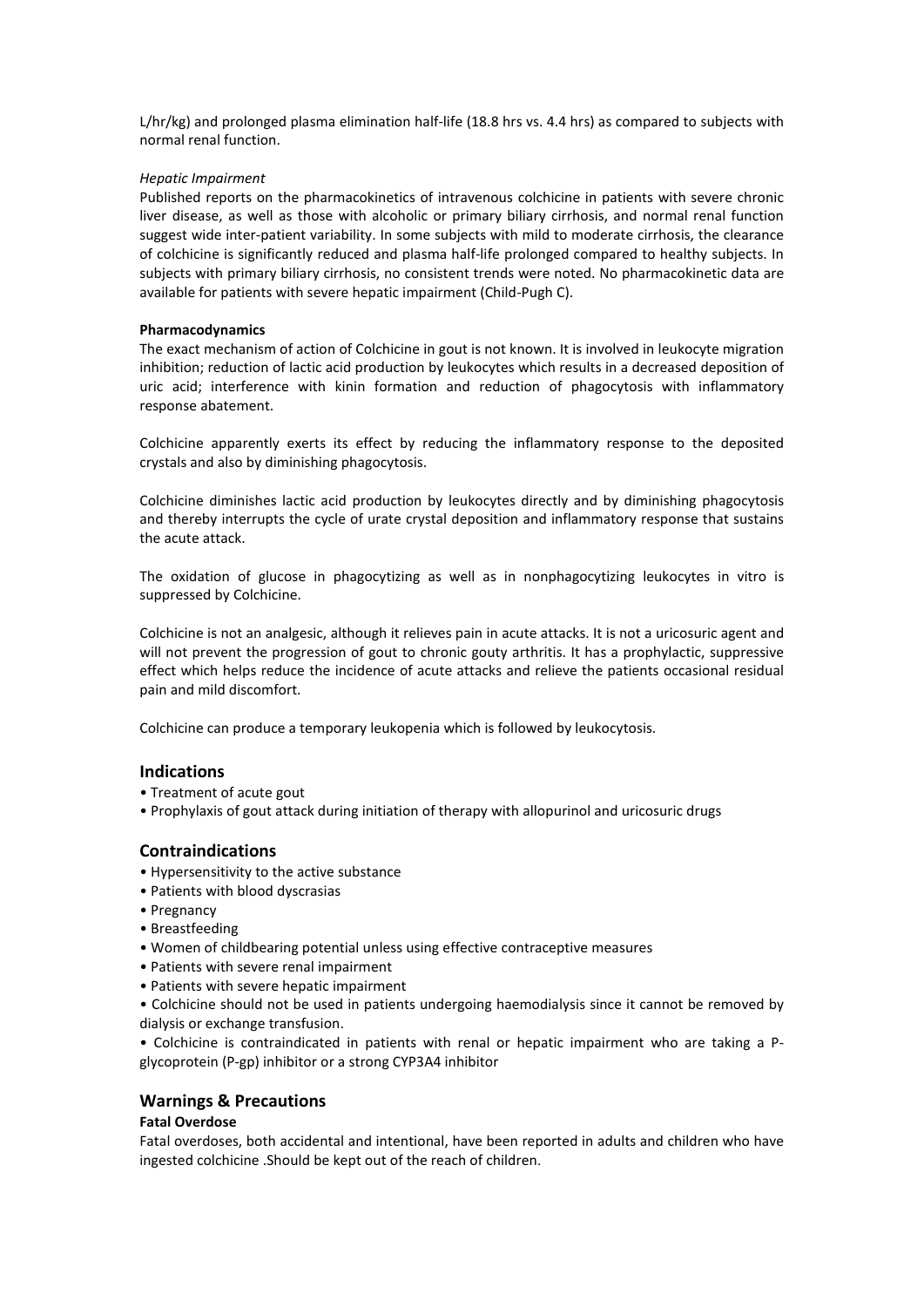#### **Blood Dyscrasias**

Myelosuppression, leukopenia, granulocytopenia, thrombocytopenia, pancytopenia and aplastic anemia have been reported with colchicine used in therapeutic doses.

#### **Drug Interactions**

Colchicine is a P-gp and CYP3A4 substrate. Life-threatening and fatal drug interactions have been reported in patients treated with colchicine given with P-gp and strong CYP3A4 inhibitors. If treatment with a P-gp or strong CYP3A4 inhibitor is required in patients with normal renal and hepatic function, the patient's dose of colchicine may need to be reduced or interrupted. Use of Colchicine in conjunction with P-gp or strong CYP3A4 inhibitors (this includes all protease inhibitors except fosamprenavir) is contraindicated in patients with renal or hepatic impairment.

#### **Neuromuscular Toxicity**

Colchicine-induced neuromuscular toxicity and rhabdomyolysis have been reported with chronic treatment in therapeutic doses. Patients with renal dysfunction and elderly patients, even those with normal renal and hepatic function, are at increased risk. Concomitant use of atorvastatin, simvastatin, pravastatin, fluvastatin, lovastatin, gemfibrozil, fenofibrate, fenofibric acid or benzafibrate (themselves associated with myotoxicity) or cyclosporine with Colchicine may potentiate the development of myopathy. Once colchicine is stopped, the symptoms generally resolve within one week to several months.

#### **Pregnancy**

#### *Category C*

There are no adequate and well-controlled studies with colchicine capsules in pregnant women. Colchicine crosses the human placenta. Developmental studies in animals were not conducted with colchicine capsules, however published animal reproduction and development studies with colchicine demonstrated embryofetal toxicity, teratogenicity, and altered postnatal development at exposures within or above the clinical therapeutic range. Colchicine should be used during pregnancy only if the potential benefit justifies the potential risk to the fetus.

#### **Nursing Mothers**

Colchicine is excreted into human milk. Limited information suggests that infants exclusively breastfed receive less than 10 percent of the maternal weight-adjusted dose. While there are no published reports of adverse effects in breast-feeding infants of mothers taking colchicine, colchicine can affect gastrointestinal cell renewal and permeability. Caution should be exercised and breastfeeding infants should be observed for adverse effects when colchicine capsules is administered to a nursing woman.

#### **Pediatric Use**

Gout is rare in pediatric patients; the safety and effectiveness of colchicine capsules in pediatric patients has not been evaluated in controlled studies.

#### **Geriatric Use**

Because of the increased incidence of decreased renal function in the elderly population, and the higher incidence of other co-morbid conditions in the elderly population requiring the use of other medications, reducing the dosage of colchicine when elderly patients are treated with colchicine should be carefully considered.

#### **Renal Impairment**

No dedicated pharmacokinetic study has been conducted using colchicine capsules in patients with varying degrees of renal impairment. Colchicine is known to be excreted in urine in humans and the presence of severe renal impairment has been associated with colchicine toxicity. Urinary clearance of colchicine and its metabolites may be decreased in patients with impaired renal function. Dose reduction or alternatives should be considered for the prophylaxis of gout flares in patients with severe renal impairment. Colchicine is not effectively removed by hemodialysis. Patients who are undergoing hemodialysis should be monitored carefully for colchicine toxicity.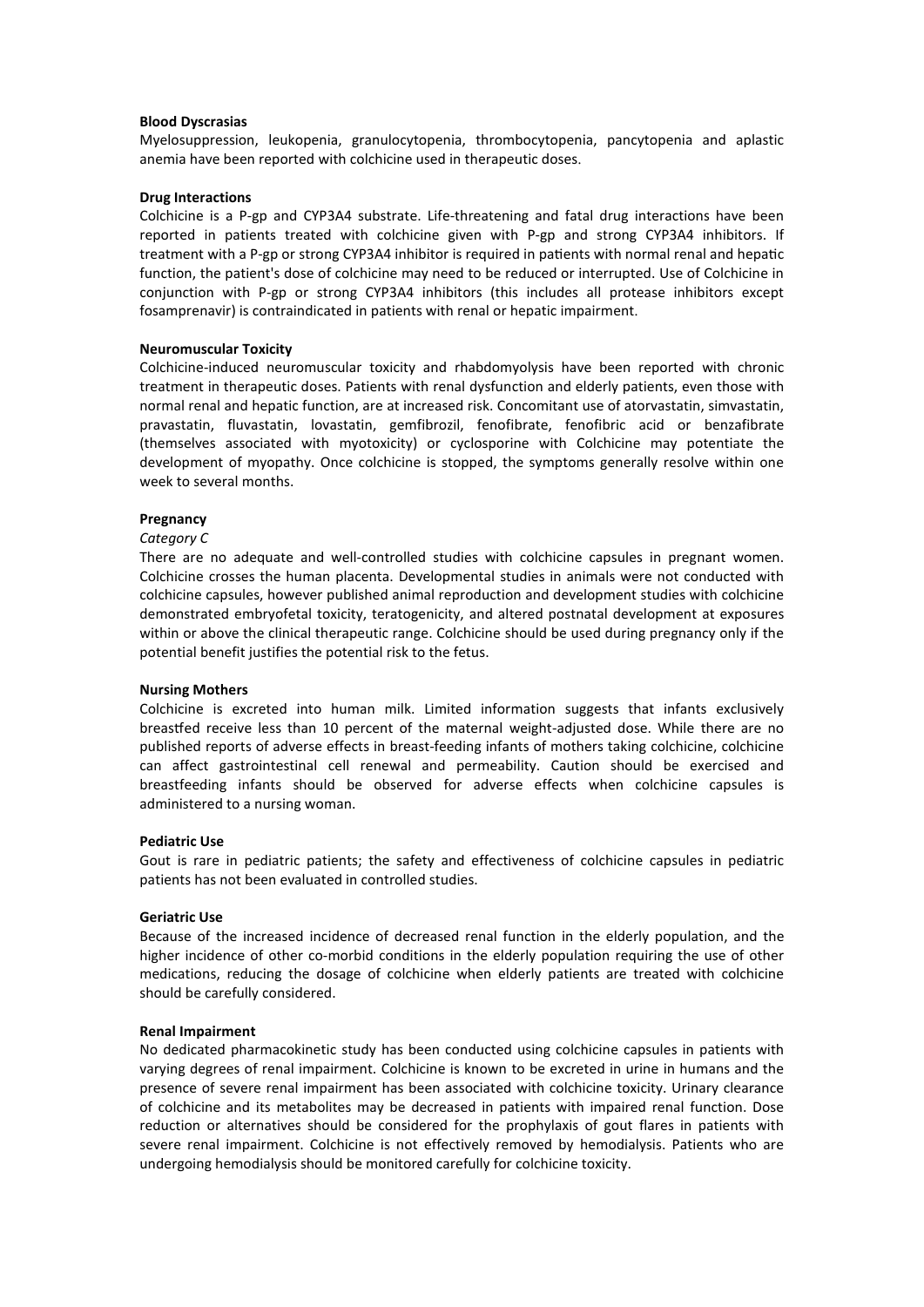## **Hepatic Impairment**

No dedicated pharmacokinetic study using colchicine capsules has been conducted in patients with varying degrees of hepatic impairment. Colchicine is known to be metabolized in humans and the presence of severe hepatic impairment has been associated with colchicine toxicity. Hepatic clearance of colchicine may be significantly reduced and plasma half-life prolonged in patients with chronic hepatic impairment.

Dose reduction or alternatives should be considered for the prophylaxis of gout flares in patients with severe hepatic impairment.

## **Adverse Reactions**

Gastrointestinal disorders are the most common adverse reactions with colchicine. They are often the first signs of toxicity and may indicate that the colchicine dose needs to be reduced or therapy stopped. These include diarrhea, nausea, vomiting, and abdominal pain.

Colchicine has been reported to cause neuromuscular toxicity, which may present as muscle pain or weakness.

Toxic manifestations associated with colchicine include myelosuppression, disseminated intravascular coagulation, and injury to cells in the renal, hepatic, circulatory, and central nervous system. These most often occur with excessive accumulation or overdosage.

The following reactions have been reported with colchicine. These have been generally reversible by interrupting treatment or lowering the dose of colchicine: *Digestive:* abdominal cramping, abdominal pain, diarrhea, lactose intolerance, nausea, vomiting

*Neurological:* sensory motor neuropathy

*Dermatological:* alopecia, maculopapular rash, purpura, rash

*Hematological:* leukopenia, granulocytopenia, thrombocytopenia, pancytopenia, aplastic anemia

*Hepatobiliary:* elevated AST, elevated ALT

*Musculoskeletal:* myopathy, elevated CPK, myotonia, muscle weakness, muscle pain, rhabdomyolysis

*Reproductive:* azoospermia, oligospermia

## **Drug Interactions**

Colchicine is a substrate for both CYP3A4 and the transport protein P-gp. In the presence of CYP3A4 or P-gp inhibitors, the concentrations of colchicine in the blood increase. Toxicity, including fatal cases, have been reported during concurrent use of CYP3A4 or P-gp inhibitors such as macrolides (clarithromycin and erythromycin), ciclosporin, ketoconazole, itraconazole, voriconazole, HIV protease inhibitors, calcium channel blockers (verapamil and diltiazem) and disulfiram.

Colchicine is contraindicated in patients with renal or hepatic impairment who are taking a P-gp inhibitor (e.g. ciclosporin, verapamil or quinidine) or a strong CYP3A4 inhibitor (e.g. ritonavir, atazanavir, indinavir, clarithromycin, telithromycin, itraconazole or ketaconazole).

A reduction in colchicine dosage or an interruption of colchicine treatment is recommended in patients with normal renal or hepatic function if treatment with a P-gp inhibitor or strong CYP3A4 inhibitor is required .

A 4-fold reduction in colchicine dosage is recommended when co-administered with a P-gp inhibitor and/or a strong CYP3A4 inhibitor. A 2-fold reduction in colchicine dosage is recommended when coadministered with a moderate CYP3A4 inhibitor.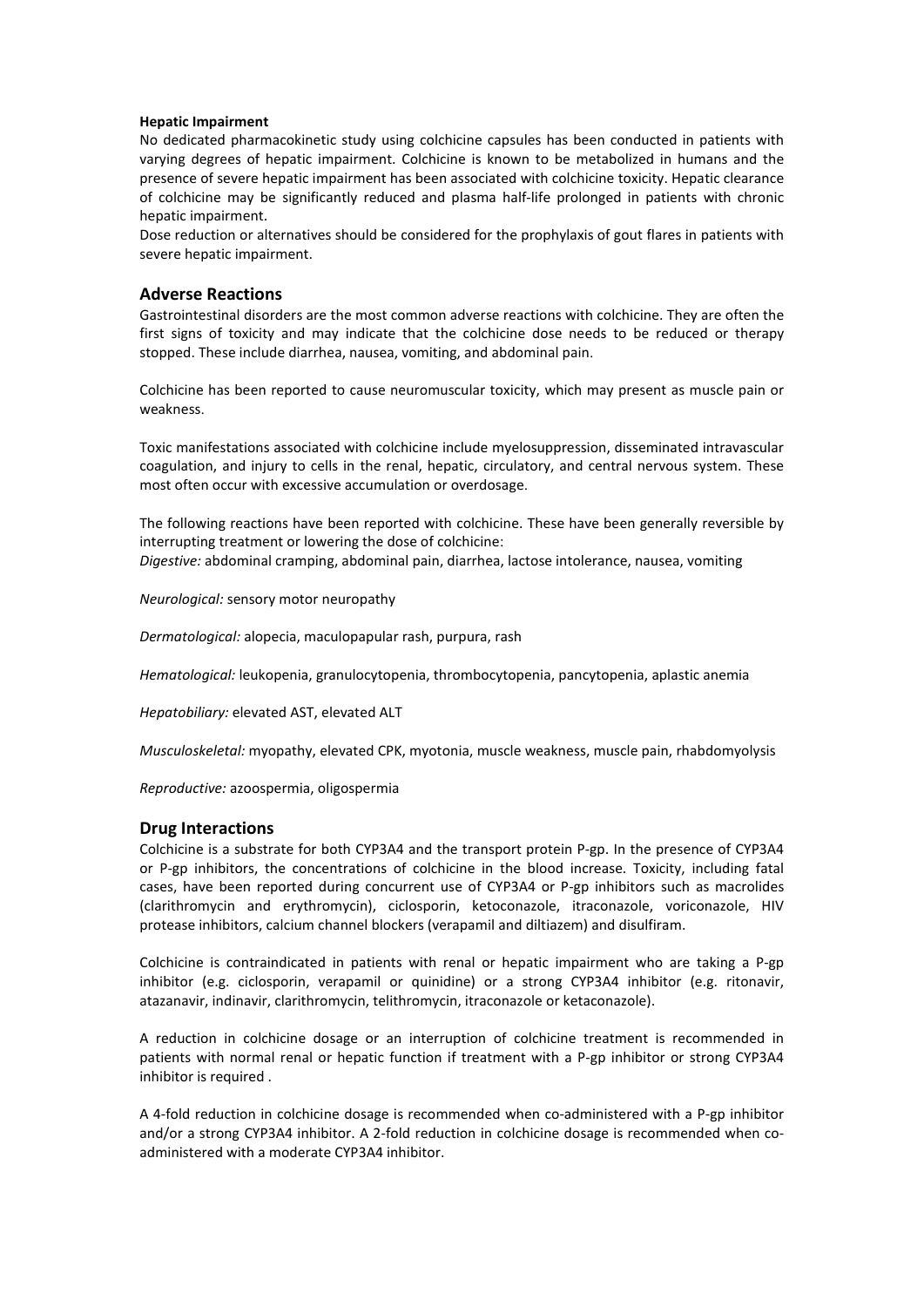| colchicine without or with: subjects                                            |           | pharmacokinetic parameters  |             | Single dose of 0.6 mg Number of $\%$ change in colchicine Guidance for dose reduction: |
|---------------------------------------------------------------------------------|-----------|-----------------------------|-------------|----------------------------------------------------------------------------------------|
|                                                                                 |           | $\mathsf{C}_{\mathsf{max}}$ | $AUC_{o-t}$ |                                                                                        |
| <b>Strong CYP3A4 inhibitors</b><br>Clarithromycin 250<br>twice daily for 7 days | $mg$ N=23 | 297                         | 339         | 4-fold<br>Acute gout regimen to be<br>repeated no earlier than 3                       |
| Ketoconazole 200 mg twice N=24<br>daily for 5 days                              |           | 190                         | 287         | days.                                                                                  |
| Ritonavir 100 mg twice N=18<br>daily for 5 days                                 |           | 267                         | 345         |                                                                                        |
| <b>Moderate</b><br>CYP3A4<br>linhibitors<br>Verapamil ER 240 mg once            | $N = 24$  | 130                         | 188         | 2-fold<br>Acute gout regimen to be<br>repeated no earlier than 3                       |
| daily for 5 days<br>Diltiazem ER 240 mg once                                    | $N=20$    | 129                         | 177         | days.                                                                                  |
| daily for 7 days<br>Grapefruit juice 240 ml<br>twice daily for 4 days           | $N = 21$  | 93                          | 95          |                                                                                        |
| Potent P-gp inhibitors<br>Cyclosporin 100 mg single N=23<br>dose                |           | 324                         | 317         | 4-fold<br>Acute gout regimen to be<br>repeated no earlier than 3<br>days.              |

The magnitude of interactions with strong and moderate CYP3A4 inhibitors as well as with P-gp inhibitors from performed *in vivo* studies is summarised in the table below:

Given the nature of the side effects, caution is advised with concomitant administration of drugs that can affect the blood count or have a negative effect on hepatic and/or renal function.

In addition, substances such as cimetidine and tolbutamide reduce metabolism of colchicine and thus plasma levels of colchicine increase.

Grapefruit juice may increase plasma levels of colchicine. Grapefruit juice should therefore not be taken together with colchicine.

Reversible malabsorption of cyanocobalamin (vitamin B12) may be induced by an altered function of the intestinal mucosa.

The risk of myopathy and rhabdomyolysis is increased by a combination of colchicine with statins, fibrates, ciclosporin or digoxin.

# **Dosage and Administration**

# **Adults**

## *Treatment of acute gout attack*:

1 mg (2 tablets) to start followed by 500 micrograms (1 tablet) after 1 hour. No further tablets should be taken for 12 hours. After 12 hours, treatment can resume if necessary with a maximum dose of 500 micrograms (1 tablet) every 8 hours until symptoms are relieved.

The course of treatment should end when symptoms are relieved or when a total of 6 mg (12 tablets) has been taken. No more than 6 mg (12 tablets) should be taken as a course of treatment. After completion of a course, another course should not be started for at least 3 days (72 hours).

## *Prophylaxis of gout attack during initiation of therapy with allopurinol and uricosuric drugs:* 500 micrograms twice daily.

The treatment duration should be decided after factors such as flare frequency, gout duration and the presence and size of tophi have been assessed.